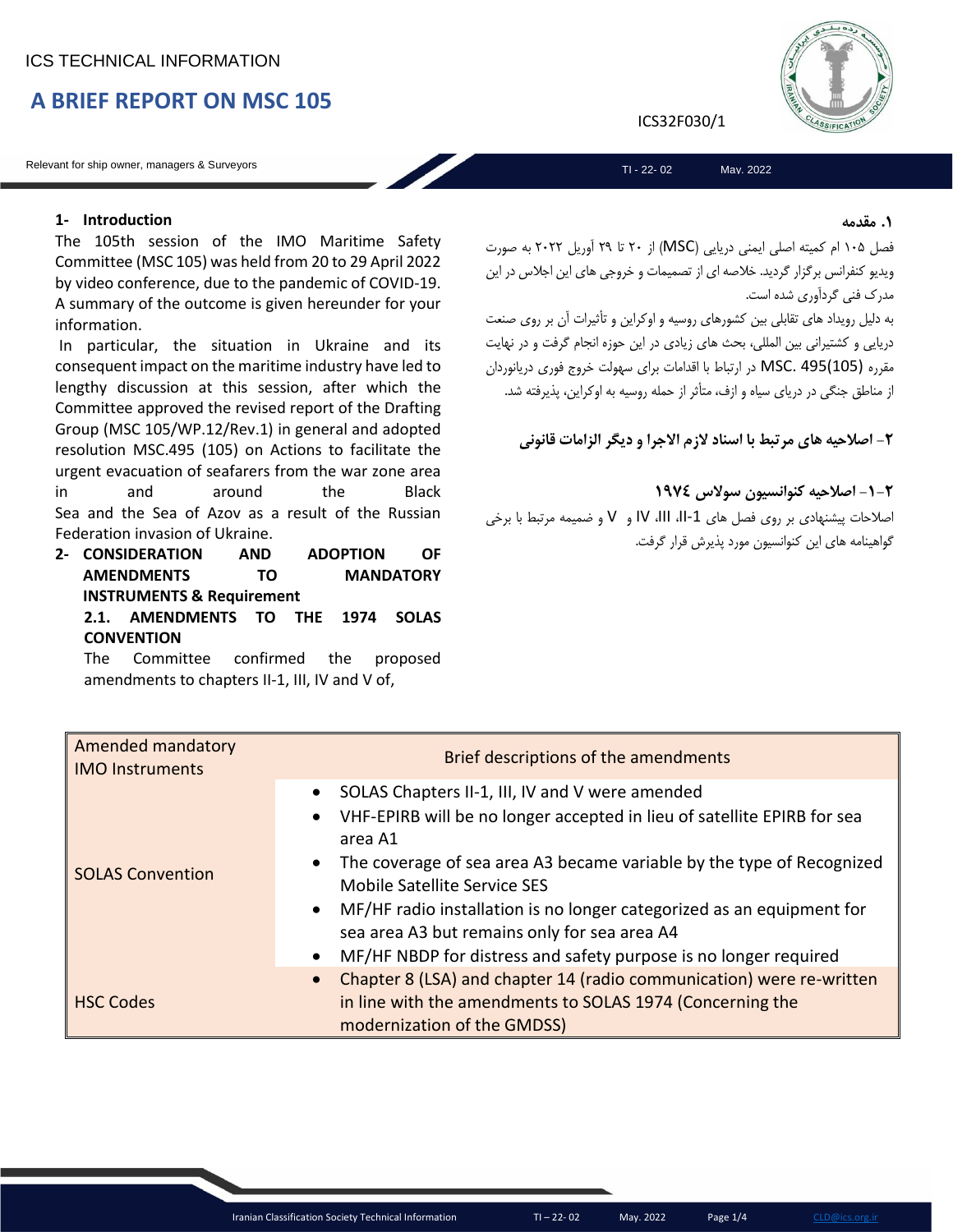The Committee agreed that the aforementioned draft amendments proposed and the appendix (Certificates) of the annex to the 1974 SOLAS Convention, as modified.

For adoption at this session, should be deemed to have been accepted on 1 July 2023 and enter into force on 1 January 2024, in accordance with the Guidance on entry into force of amendments to the 1974 SOLAS Convention and related mandatory instruments (MSC.1/Circ.1481)

The Committee agreed that, in accordance with the Guidance provided in MSC-MEPC.5/Circ.6, reissuance of the relevant certificates and their supplements, if any, after entry into force of the amendments to be adopted at this session, would not be necessary until their expiry.

In this regard, the amendments to mandatory IMO instruments, i.e. SOLAS 1974, SOLAS 1988 Protocol, the 1994 HSC Code, and the 2000 HSC Code, were adopted at this session for entry into force on 1 Jan 2024. (Concerning the modernization of the GMDSS)

### **2.2. Amendments to the IMSBC Code**

The Committee agreed that the draft amendments, proposed for adoption at this session, should be deemed to have been accepted on 1 June 2023 and should enter into force on 1 December 2023, and that Contracting Governments to the SOLAS Convention could apply the amendments from 1 January 2023 on a voluntary basis.

(The 6th amendments to IMSBC Code including new cargos were adopted.)

### **2.3. Amendments to the IMDG Code**

The Committee agreed that the draft amendments to the IMDG Code, proposed for adoption at this session, should be deemed to have been accepted on 1 July 2023 and should enter into force on 1 January 2024, and that Contracting Governments to the SOLAS Convention could apply the amendments from 1 January 2023 on a voluntary basis.

کمیته با پیش نویس اصالحیه کنوانسیون سوالس موافقت کرد که پیش بینی می شود بر اساس راهنمای الزم االجرا شدن اسناد قانونی ).1481Circ.1/MSC)، این اصالحیه در 1 جوالی 2023 تصویب و از 1 ژانویه 2024 الزم االجرا شود.

همچنین به دلیل تغییراتی که در برخی گواهینامه های قانونی مرتبط با کنوانسیون سوالس، ایجاد می گردد، صدور مجدد این گواهینامه ها در دستور کار قرار خواهد گرفت. کمیته برای شفاف سازی روند صدور بر اساس بخشنامه شماره -MSC .6Circ.5/MEPC، صدور مجدد گواهینامه های جدید را زمان پایان اعتبار آنها، تعیین کرد و نیازی به صدور پیش از موعد نیست.

جدول شماره ۰۱ خلاصه ای از اصلاحیه های فصل های مختلف کنوانسیون سولاس و کد HSC را به تفکیک مشخص می کند.

# **-2-2 اصالحیه کد IMSBC**

در این اجالس، پیش نویس 6 امین اصالحیه کد IMSBC شامل بارهای جدید اضافه شده به ضمیمه، موافقت شد و با برنامه ریزی صورت گرفته پس از پذیرش در تاریخ 1 ژوئن ۲۰۲۳، از تاریخ ۱ دسامبر ۲۰۲۳ لازم الاجرا خواهد شد. گرچه اعضا می توانند به صورت داوطلبانه مفاد این اصالحیه را از 1 ژانویه 2023 اجرایی کنند.

## **-3-2 اصالحیه کد IMDG**

کمیته با 41 امین اصالحیه کد IMDG که به صورت 2 ساالنه انجام می گیرد، موافقت کرد و از 1 ژانویه 2024 الزم االجرا خواهد گردید. گرچه اعضا می توانند به صورت داوطلبانه مفاد این اصالحیه را از 1 ژانویه 2023 اجرایی

کنند.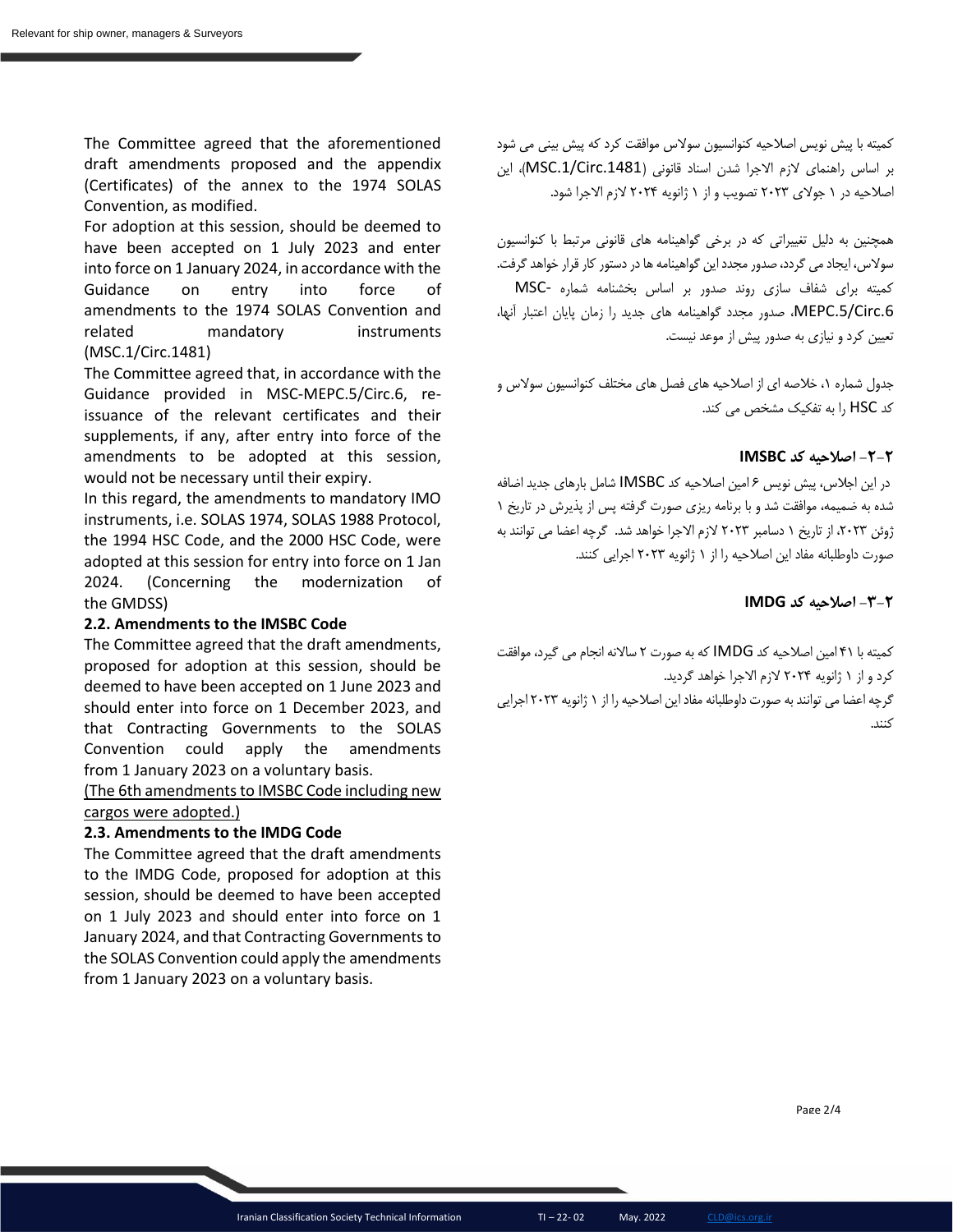#### **2.4. Amendments to IGC Code**

Amendments to Table 6.3 of IGC Code on plates, sections and forgings for cargo tanks, secondary barriers and process pressure vessels for design temperatures below -55°C and down to -165°C, were approved.

# **3- NON-MANDATORY INSTRUMENTS**

# **3.1. SPS Code**

The Committee agreed that the draft amendments to the 1983 and 2008 SPS Codes, proposed for adoption at this session, should take effect on 1 January 2024, in conjunction with the entry into force of the related draft amendments to the 1974 SOLAS Convention.

#### **3.2. MODU Codes**

The Committee agreed that the draft amendments to the 1979, 1989 and 2009 MODU Codes, proposed for adoption at this session, should take effect on 1 January 2024, in conjunction with the entry into force of the related draft amendments to the 1974 SOLAS Convention.

#### **3.3. Performance standards**

- System performance standard for the promulgation and coordination of maritime safety information using high-frequency narrow-band direct-printing;
- Performance standards for the reception of maritime safety information and search and rescue related information by MF (NAVTEX) and HF;
- Provision of radio services for the Global Maritime Distress and Safety System (GMDSS);
- Performance standards for search and rescue radar transponders;
- Performance standards for shipborne VHF radio installations capable of voice communication and digital selective calling;
- Performance standards for shipborne MF and MF/HF radio installations capable of voice communication, digital selective calling and reception of maritime safety information and search and rescue related information;

# **-4-**2 **اصالحیه کد IGC**

جدول 6.3 کد در ارتباط با ورق ها، مقاطع و قطعات آهنگری استفاده شده در مخازن حمل بار، اجزای سازه ای ثانویه و تجهیز های تحت فشار فرآیندی در دمای طراحی -55 تا -165 درجه سانتی گراد، اصالح و تأیید گردید.

# **-**3**اسناد غیر الزام آور**

 $SPS \le -1 - r$ 

کمیته با پیش نویس اصالحیه جدید بر روی کد SPS( اصالحیه های 1983 و 2008 ) موافقت نمود و این اصالحیه از یکم ژانویه 2024 همزمان با الزم االجرا شدن اصالحیه کنوانسیون سوالس، اجرایی خواهد شد.

# **-2-3 کد MODU**

کمیته با پیش نویس اصالحیه بر روی کد MODU( تمامی ویرایش های آن شامل 1979،1989 و 2009(، موافقت نمود و این اصالحیه از یکم ژانویه 2024 همزمان با الزم االجرا شدن اصالحیه کنوانسیون سوالس، اجرایی خواهد شد.

# **-3-3 استاندارد های عملکرد**

- استاندارد عملکرد برای NBDP فرکانس باال
- استاندارد عملکرد برای دستگاه های دریافت کننده اطالعات دریانوردی و جستجو و نجات به وسیله MF و HF
	- شرایط خدمات رادیویی برای تجهیزات GMDSS
		- استاندارد عملکرد برای SART
		- استاندارد عملکرد برای تجهیزات رادیویی VHF
	- استاندارد عملکرد برای تجهیزات رادیویی MF و HF/MF
		- استاندارد عملکرد برای C-INM
		- راهنمای پیشگیری از ارسال اعالن های اضطرار اشتباهی
- استاندارد عملکرد برای تجهیزات رادیویی (GMDSS (VHF.H.H برای استفاده در قایق های نجات (قایق، جان پناه)
	- اصالحیه استاندارد عملکرد تجهیزات رادیویی
- استاندارد عملکرد سیستم های ارتباطی یکپارچه در زمان استفاده به عنوان تجهیزات GMDSS
- اصالحیه لیست گواهینامه های بر روی شناور با توجه به اضافه شدن گواهینامه های مرتبط با بارج های UNSP

### **-4 تفاسیر یکپارچه :**

- o تفسیر یکپارچه در خصوص بارهای الوار بر روی عرشه با توجه به الزامات پایداری در حالت آسیب دیده
	- o تفسیر یکپارچه در ارتباط با سطح مجاز صدا در کارگاه های کشتی
		- o تفسیر یکپارچه در خصوص پروتکل 1988 خط شاهین
			- o تفسیر مفاد فصل 1-2 سوالس
- o استاندارد عملکردی تغییر داده شده مربوط به حسگر های سطح آب کشتی
- o اصالحیه تفسیر در خصوص پارگراف های 4-4-5 و 4-2-13-5 کد IGC

Page 3/4